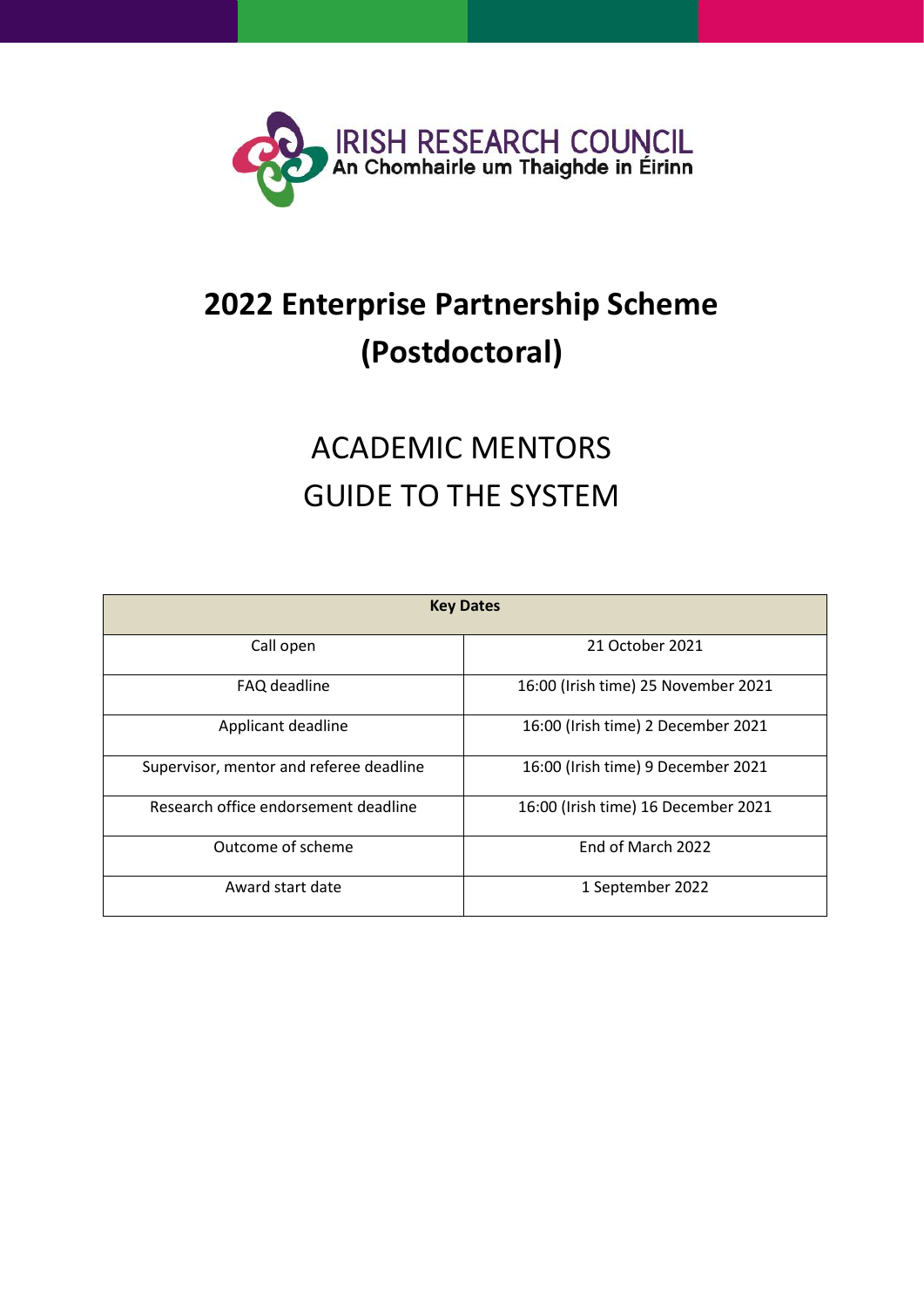#### **About the Guide for Mentors**

- This guide provides practical information to mentors for submitting a reference form for an applicant to the Irish Research Council Enterprise Partnership Scheme.
- The Irish Research Council Enterprise Partnership Scheme is governed by the 2022 Call Document, Terms and Conditions and award acceptance form. The content of this guide is for general information purposes only. In the event of a discrepancy arising between this guide and the 2022 Call Doucment, Terms and Conditions or award acceptance form, the latter documents will prevail.

### **Using the online application system**

- Each higher education institution is responsible for registering their supervisors on the online system. When initially registered, you should have received an email containing your username (which is your email address), password, and a link to the login page. If you are not yet registered on the online system, please contact your research office to find out why.
- Before using the [system,](https://irishresearch.smartsimple.ie/s_Login.jsp) please clear your cache and download the most recent version of Chrome. The online system is operational using the following browsers:
	- O Google Chrome: two most recent versions
	- O Microsoft Internet Explorer: version 10.0 and higher
	- O Mozilla Firefox: two most recent versions
	- O Safari: two most recent versions
- If you have a technical issue regarding use of the online system, please read these guidelines and the FAQ document available on our website. If your issue is not addressed through either of these mechanisms, only then should you email [schemes@research.ie](mailto:schemes@research.ie) with an outline of your technical issue and a screenshot.
- You should not log into their profile or application form in different browsers at the same time. This may cause the system to invalidate your login session and any information you have entered will be lost.
- If you enter information and do not click the 'save' button before navigating away from the page, this information will be lost.
- Please ensure that the email address [ircapps@research.ie](mailto:ircapps@research.ie) is on your 'safe senders' list. You may need to check with your IT department to ensure there is no issue with your organisation's internal firewall.
- If you have mislaid your password, go to the [login page](https://irishresearch.smartsimple.ie/s_Login.jsp) and select '**Forgot password?'**. A system-generated password will be forwarded to your email address. If you do not receive this automated email, please check your spam folder.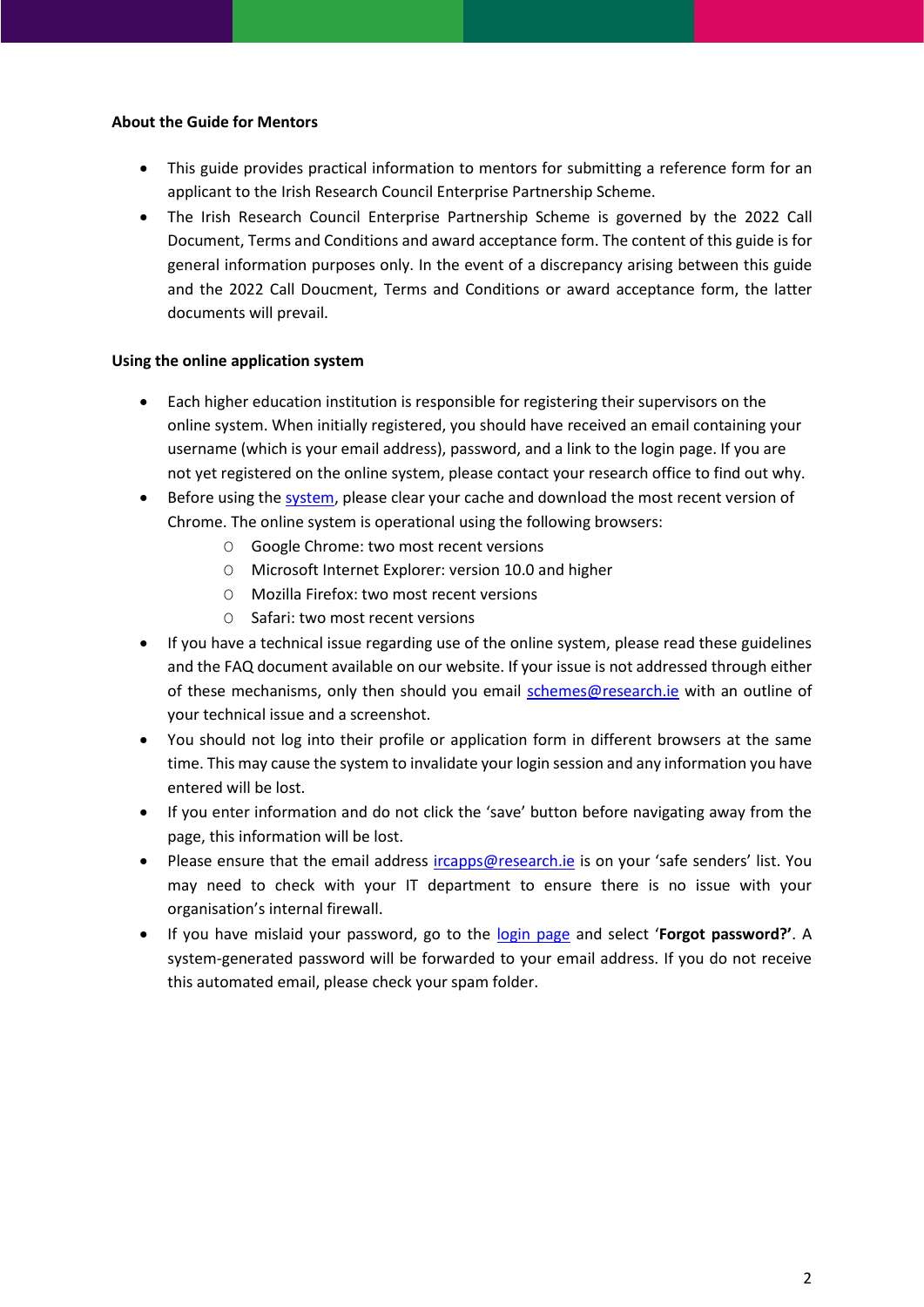#### **Logging into the system**

• When you log in to the system, the following screen will be displayed:

### **Notice** Welcome to the Irish Research Council's online system which enables you to apply for competitive funding and to manage your the Research Office in your Host Institution with queries. A quick guide to your portal can be downloaded by clicking on this link. We are updating our system so you may notice changes. To report potential errors or concerns you may have relating to the onli Please note that if a deadline has passed, the system will not accept forms. Due to the high volume of applications and in the in as an applicant. **Shortcuts Open calls Preview applications in draft** Mentor assigned postdoctoral **Preview Mentor assigned** Mentor assig<br><mark>A applications</mark> applications (in draft and status submitted

• **You will not be able to provide your Mentor form until the applicant has submitted their**  application. However, you can preview the application details by (a) clicking on the 'Preview Applications in Draft Status' icon on the home page and then (b) clicking on the 'Print (PDF)' button on the following 'My Assigned Applications in Draft' screen.

| <b>Open calls</b>                                                          |
|----------------------------------------------------------------------------|
| <b>Preview Mentor assigned</b><br>applications (in draft and<br>submitted) |

• To create your Mentor form, click on the 'Academic Mentor in Ireland assigned Postdoctoral Applications' icon that is on the 'Home' screen. Select:

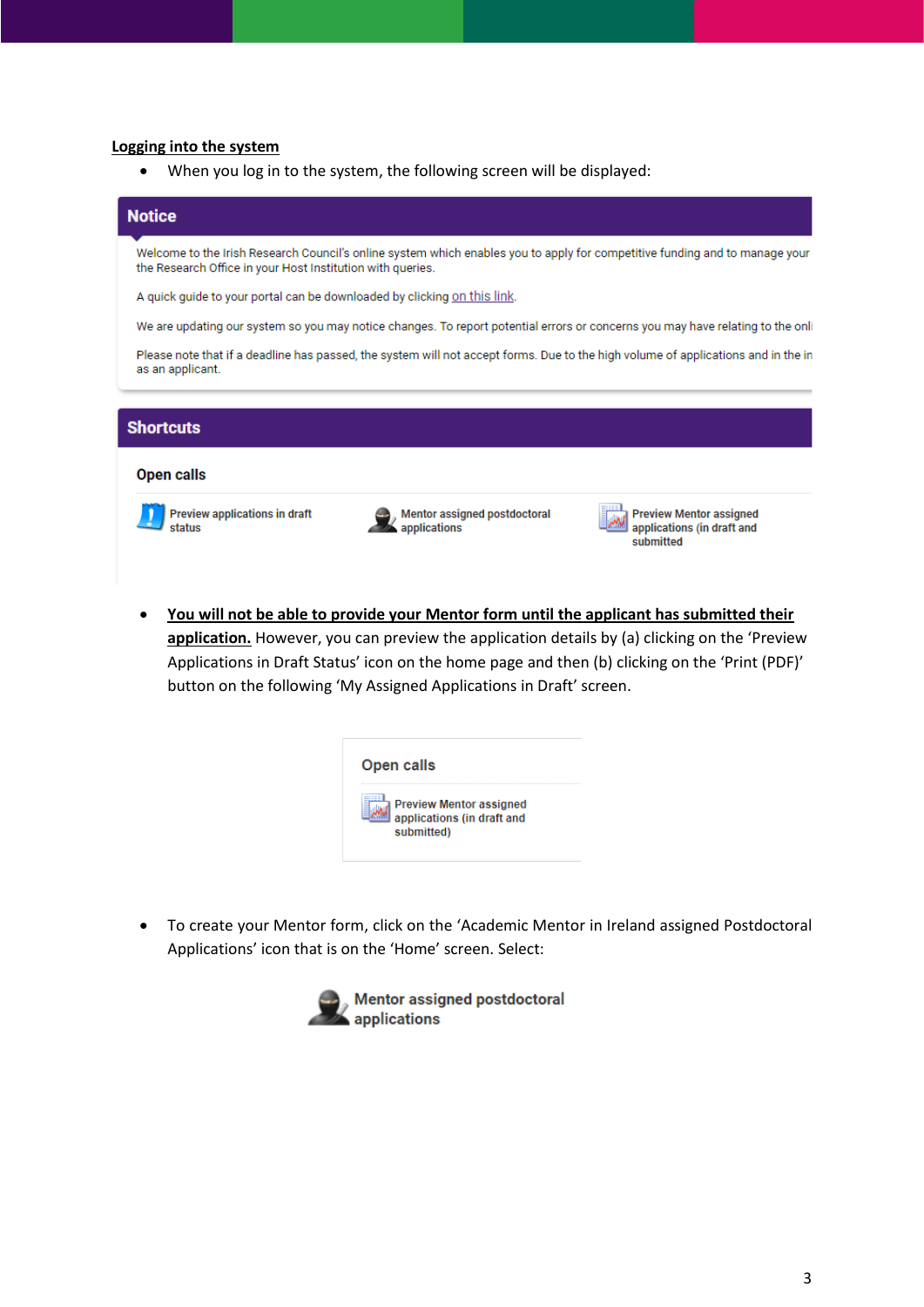#### **Completing the Mentor form**

• Once the 'Academic Mentor in Ireland Assigned Postdoctoral Applications' has been clicked the following window will appear. The application may be viewed under 'Print(PDF)' and the Mentor form may be created by clicking on 'Create'

| <b>Mentor Assigned Postdoctoral Applications</b> |                    |                                     |                         |                                   |                            |                              |                                               |                              |                              |
|--------------------------------------------------|--------------------|-------------------------------------|-------------------------|-----------------------------------|----------------------------|------------------------------|-----------------------------------------------|------------------------------|------------------------------|
|                                                  |                    |                                     |                         |                                   |                            |                              | 60                                            |                              | $1$ of $1$                   |
| <b>Project ID</b>                                | <b>Applicant</b>   | <b>Project Title</b>                | <b>Grant Status</b>     | <b>View</b><br><b>Application</b> | <b>New Mentors</b><br>Form | <b>Mentor</b><br><b>Form</b> | <b>Mentor</b><br>Agreement                    | <b>Form</b><br><b>Status</b> | <b>Last Modified</b><br>Date |
| EPSPD/2019/166                                   | Fake<br>Applicant2 | Postdoctoral<br><b>Project Test</b> | Application<br>Received | Print (PDF)                       | Create                     |                              | Create 'Mentor in Ireland' referee form here. |                              |                              |
|                                                  |                    |                                     |                         |                                   |                            |                              |                                               |                              |                              |
|                                                  |                    |                                     |                         | View application here.            |                            |                              |                                               |                              |                              |

• Once you have created your form, you can log out and back in as many times as you want (up until the deadline) and edit the form by simply clicking on **Edit**. Ensure you **'Save'** throughout the process.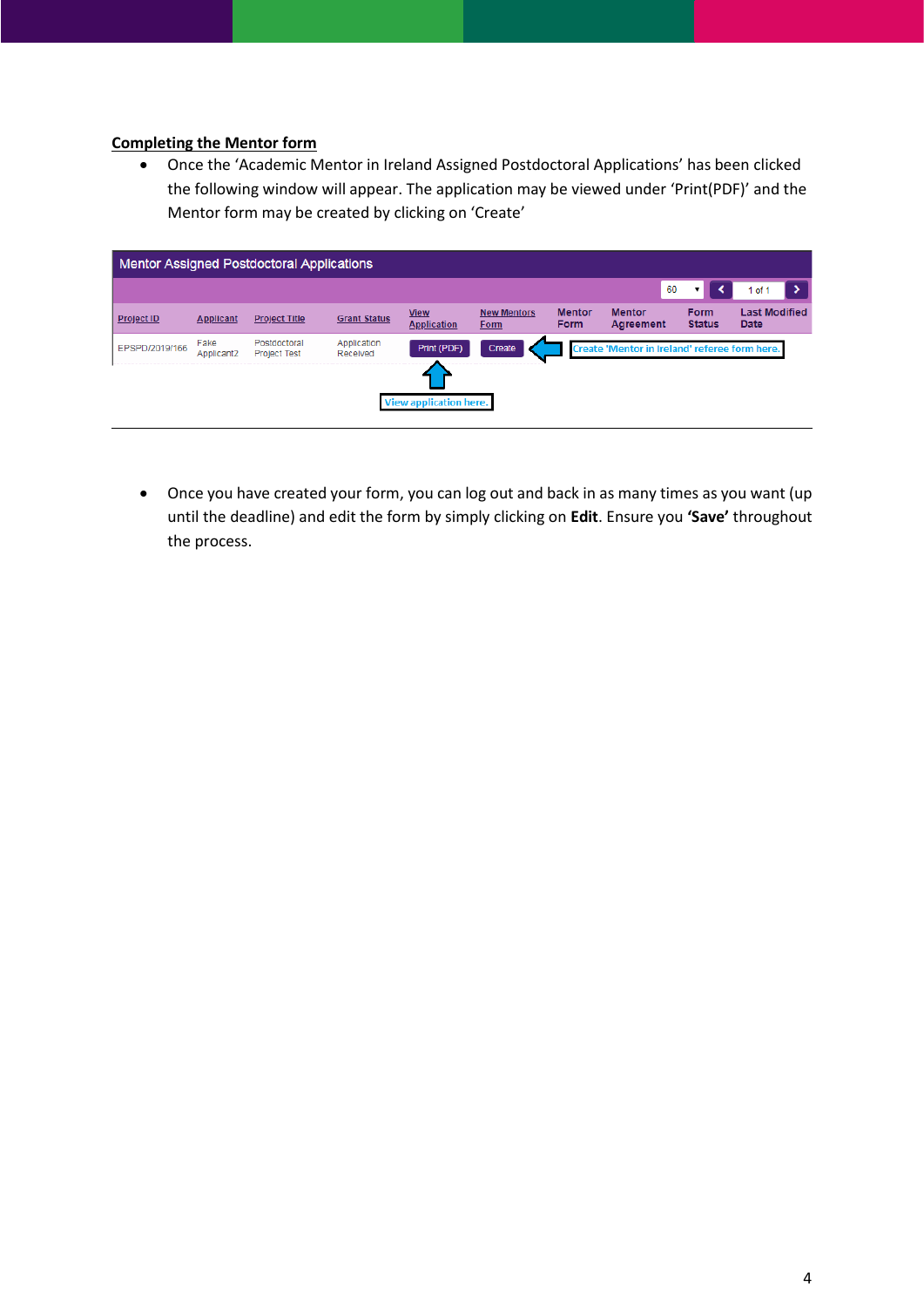#### **GUIDELINES**

- 1. You have been nominated as an Academic Mentor in Ireland for this Postdoctoral Fellowship application which is being made to Irish Research Council. Please term 'Academic Mentor in Ireland', it should be considered to be the same as 'Academic Mentor' as per the Terms and Conditions for this Scheme.
- 2. Please complete the Academic Mentor in Ireland Form here and submit to Irish Research Council by clicking the Submit button at the bottom of the screen. 3. If you don't want to complete the form right now, you can save a draft by clicking Save Draft at the bottom of the screen and return later.
- 4. Remember to submit your Academic Mentor Form by the deadline, 16:00 (Irish Time) 12 September 2018, which will have been indicated in the e-mail you re-
- 5. Should you experience any technical issues, please contact us by sending an email to schemes@research.ie with details of the issue, the project ID and the ar

NOTE: Applicants will not have access to any of the information you provide in this form.

| * Form in Irish?:                                       | ◯ Yes<br>$\bigcirc$ No<br>ℯ                           | Once 'Create Form' is selected, the referee form will appear.<br>Please proceed to fill out all sections of the form as required. |
|---------------------------------------------------------|-------------------------------------------------------|-----------------------------------------------------------------------------------------------------------------------------------|
| English Translation:                                    | Click Save before adding attachment                   |                                                                                                                                   |
| Ξ<br><b>Applicant Details</b>                           |                                                       |                                                                                                                                   |
| Applicant Name:                                         | Fake Applicant2                                       |                                                                                                                                   |
| Project Title:                                          | Postdoctoral Project Test                             |                                                                                                                                   |
| Primary Area:                                           |                                                       |                                                                                                                                   |
| Discipline:                                             |                                                       |                                                                                                                                   |
| <b>Academic Mentor Details</b><br>Ξ                     |                                                       |                                                                                                                                   |
| Irish Research Body/Research<br>Performing Organisation | <b>Test University</b><br>$(RPO)$ :                   |                                                                                                                                   |
| Academic Mentor's Name:                                 | Fake Mentor in Ireland                                |                                                                                                                                   |
|                                                         | * Sex:<br>$\bigcirc$ Male<br>○ Female<br>O Other<br>ℯ | Please ensure to save your form regularly.                                                                                        |
| * ORCID Identifier:                                     |                                                       |                                                                                                                                   |
|                                                         |                                                       | Save Draft<br>Submit                                                                                                              |

• You can then complete your form, which will ultimately play a key role in the evaluation of the application. Your data can be saved by clicking on the **Save Draft** button at the bottom left of the screen. Do not click away to another tab or desktop until information has been saved, as you may lose information otherwise.

#### **IMPORTANT: Submitting the form**

• To finally submit the form you must open your Mentor Form. Check you are satisfied with the information you have inputted and then click the **Submit** button at the bottom of the screen.



• The following box will appear. If you are happy with the content of the form, **click OK.** Note: Once you submit your form there will be no further changes permitted so please ensure you are satisfied with all the content of the form before you click 'Submit' and 'OK'.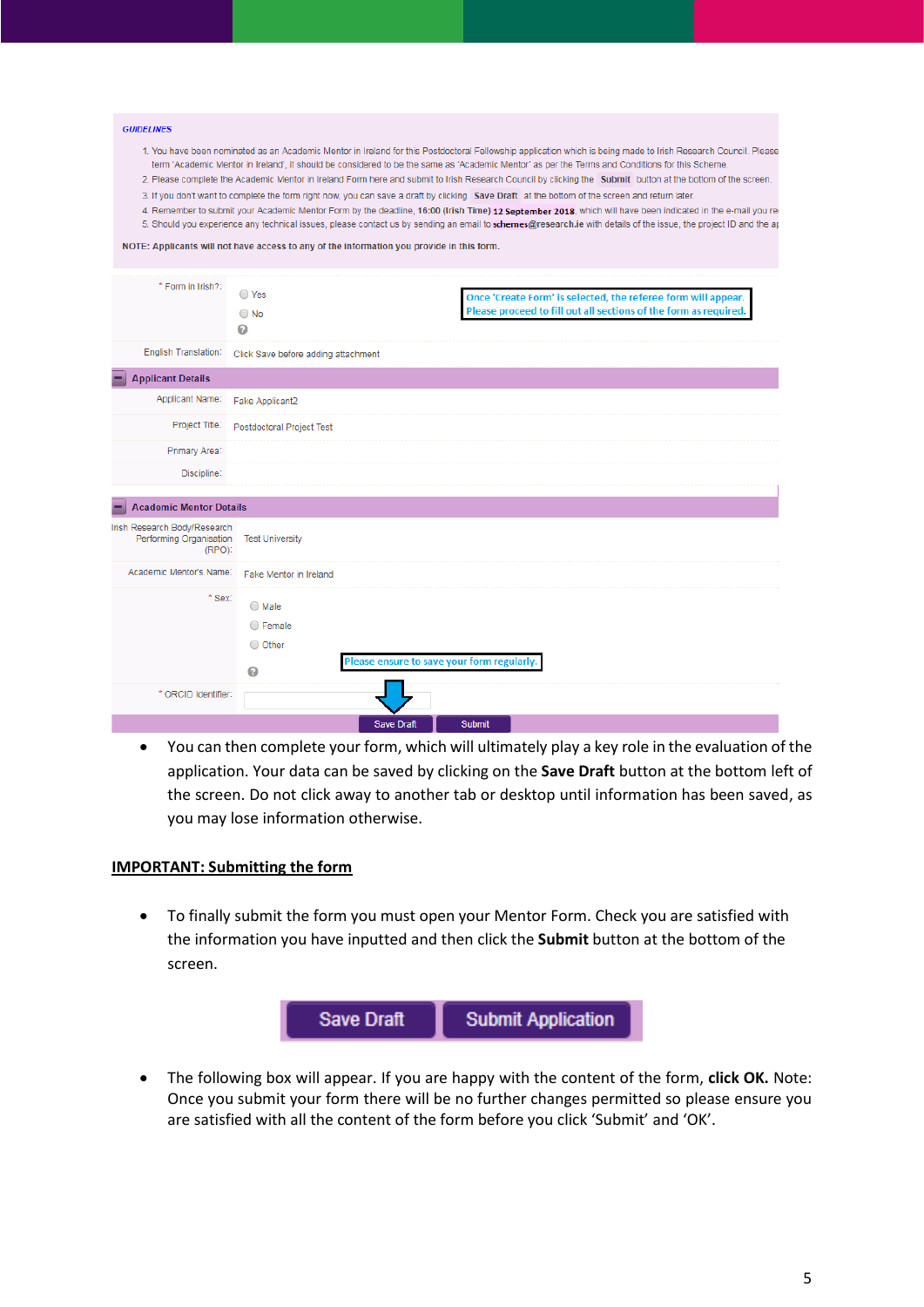| irishresearch.smartsimple.ie says:                                                                                     |  |
|------------------------------------------------------------------------------------------------------------------------|--|
| No further changes can be made once the reference is submitted. Do you<br>wish to proceed to submit the reference now? |  |
| Prevent this page from creating additional dialogues.                                                                  |  |
| Cancel<br>ОΚ                                                                                                           |  |

• Once the form has been submitted the following message will appear: